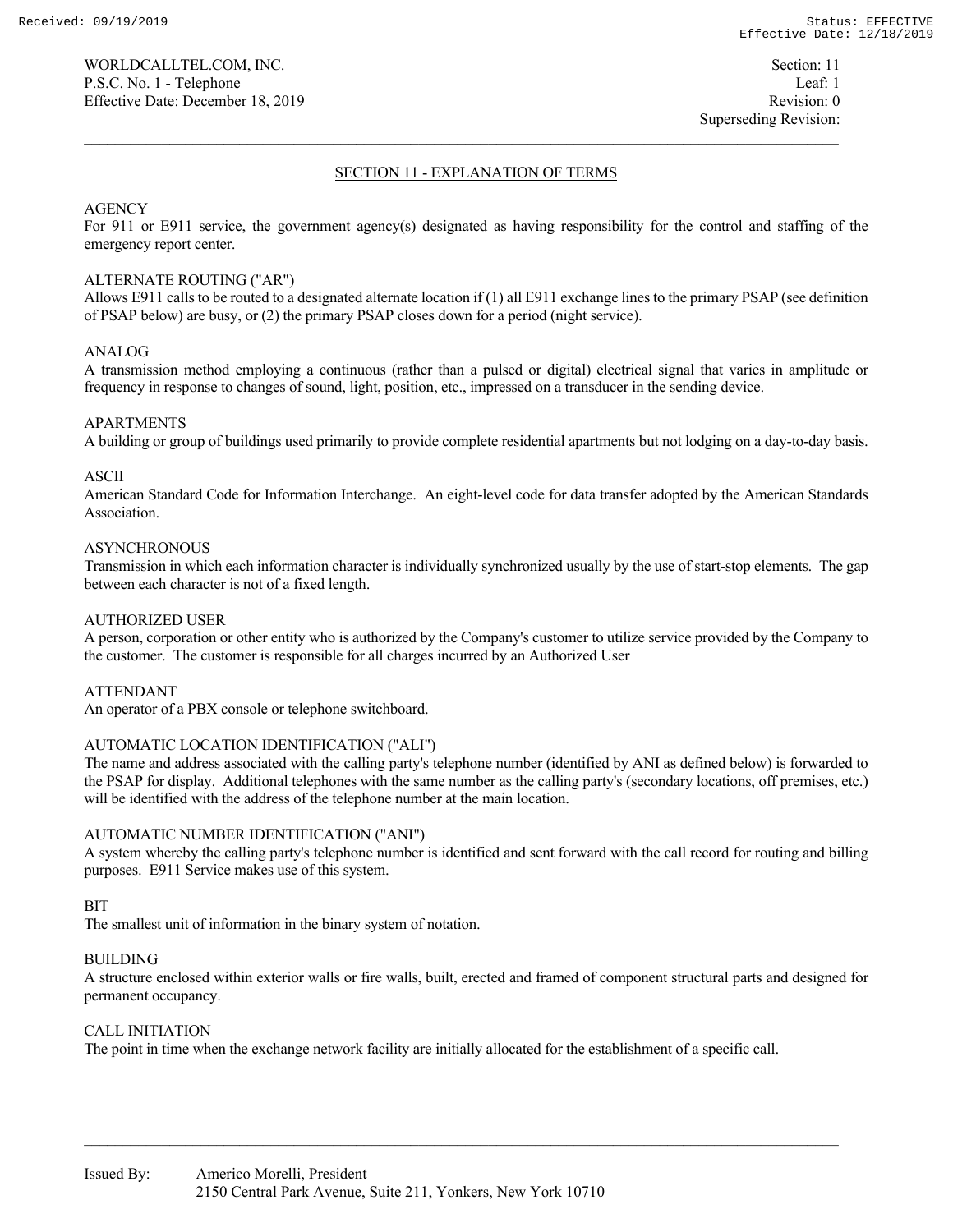# CALL TERMINATION

The point in time when the exchange network facility allocated to a specific call is released for reuse by the network.

# CENTRAL OFFICE

An operating office of the Company where connections are made between telephone exchange lines.

# CENTRAL OFFICE LINE

A line providing direct or indirect access from a telephone or switchboard to a central office. Central office lines subject to PBX rate treatment are referred to as central office trunks.

# **CHANNEL**

A point-to-point bi-directional path for digital transmission. A channel may be furnished in such a manner as the Company may elect, whether by wire, fiber optics, radio or a combination thereof and whether or not by means of single physical facility or route. One 1.544 Mbps Service is equivalent to 24 channels.

# CHANNEL CONVERSION

The termination of 1.544. Mbps Service at a customer's location with conversion of the digital signal to 24 analog voice grade circuits. Channel Conversion can be furnished by the customer.

# CHANNEL SERVICE UNIT ("CSU")

The equipment located at the customer's premises which terminates each 1.544 Mbps Digital Loop and performs such functions as proper termination of facilities, regeneration of signals, recognition and correction of signal format errors and provides remote loop-back capability.

# COLLEGE

An establishment for higher education authorized to confer degrees where lodging for the students is maintained on the premises.

# COMMUNICATIONS SYSTEMS

Channels and other facilities which are capable of two-way communications between subscriber -provided terminal equipment or Telephone Company stations, even when not connected to exchange and message toll communications service.

# **COMPANY**

WORLDCALLTEL.COM, INC., unless otherwise clearly indicated from the context.

# **COMMISSION**

The New York State Public Service Commission.

# **CUSTOMER**

The person, firm, corporation, or other entity which orders service pursuant to this Tariff and utilizes service provided under Tariff by the Company. A customer is responsible for the payment of charges and for compliance with all terms of the Company's Tariff.

# CUSTOMER PREMISES EQUIPMENT (CPE)

Equipment provided by the customer for use with the Company's services. CPE can include a station set, facsimile machine, key system, PBX, or other communication system.

# DEFAULT ROUTING ("DR")

When an incoming E911 call cannot be selectively routed due to an ANI failure, garbled digits or other causes, such incoming calls are routed from the E911 Control Office to a default PSAP. Each incoming E911 facility group to the Control Office is assigned to a designated default PSAP.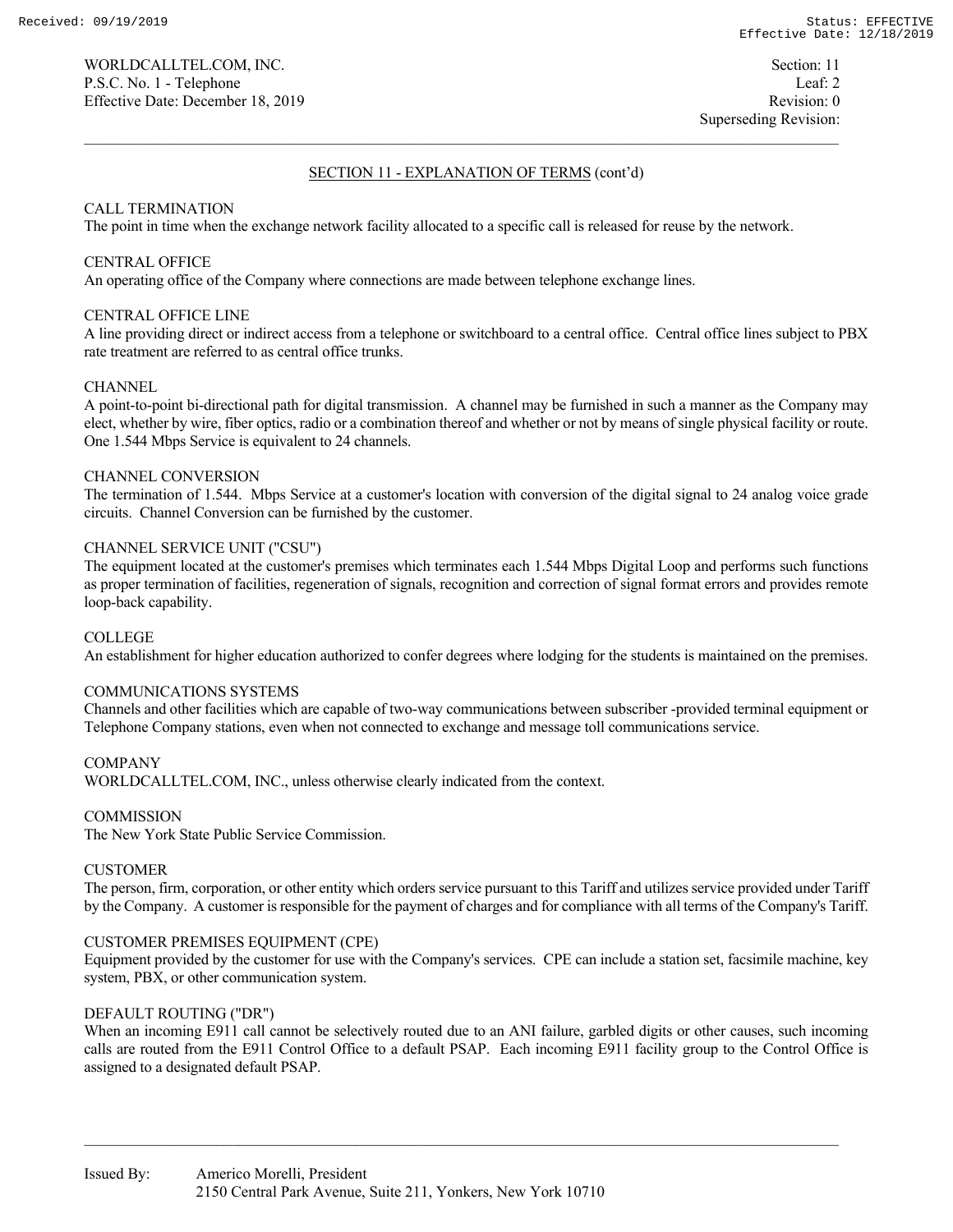WORLDCALLTEL.COM, INC. Section: 11 P.S.C. No. 1 - Telephone Leaf: 3 Effective Date: December 18, 2019 Revision: 0

Superseding Revision:

# SECTION 11 - EXPLANATION OF TERMS (cont'd)

# DEMARCATION POINT

The physical dividing point between the Company's network and the customer.

### DIAL PULSE ("DP")

The pulse type employed by a rotary dial station set.

# DIRECT INWARD DIAL ("DID")

A service attribute that routes incoming calls directly to stations, by-passing a central answer point.

# DIRECT OUTWARD DIAL ("DOD")

A service attribute that allows individual station users to access and dial outside numbers directly.

# DIGITAL

A method of storing, processing and transmitting information through the use of distinct electronic or optical pulses that represent the binary digits (bits) 0 and 1. Digital transmission/switching technologies employ a sequence of discrete, individually distinct pulses to represent information, as opposed to the continuously variable signal of analog technologies.

DUAL TONE MULTI-FREQUENCY ("DTMF") The pulse type employed by tone dial station sets. (Touch tone)

# EMERGENCY SERVICE NUMBER ("ESN")

A unique code, assigned by the Company, used to define specific combinations of police, fire and/or ambulance jurisdictions, or any other authorized agency, which are designated by the customer.

# E911 SERVICE AREA

The geographic area in which the government agency will respond to all E911 calls and dispatch appropriate emergency assistance.

# E911 CUSTOMER

A governmental agency that is the customer of record and is responsible for all negotiations, operations and payment of bills in connection with the provision of E911 service.

# ERROR

A discrepancy or unintentional deviation by the Company from what is correct or true. An "error", can also be an omission in records.

# EXCHANGE

An area, consisting of one or more central office districts, within which a call between any two points is a local call.

# EXCHANGE ACCESS LINE

A central office line furnished for direct or indirect access to the exchange system.

# EXCHANGE SERVICE

The provision to the subscriber of access to the exchange system for the purpose of sending and receiving calls. This access is achieved through the provision of a central office line (exchange access line) between the central office and the subscriber's premises.

# FINAL ACCOUNT

A customer whose service has been disconnected who has outstanding charges still owed to the Company.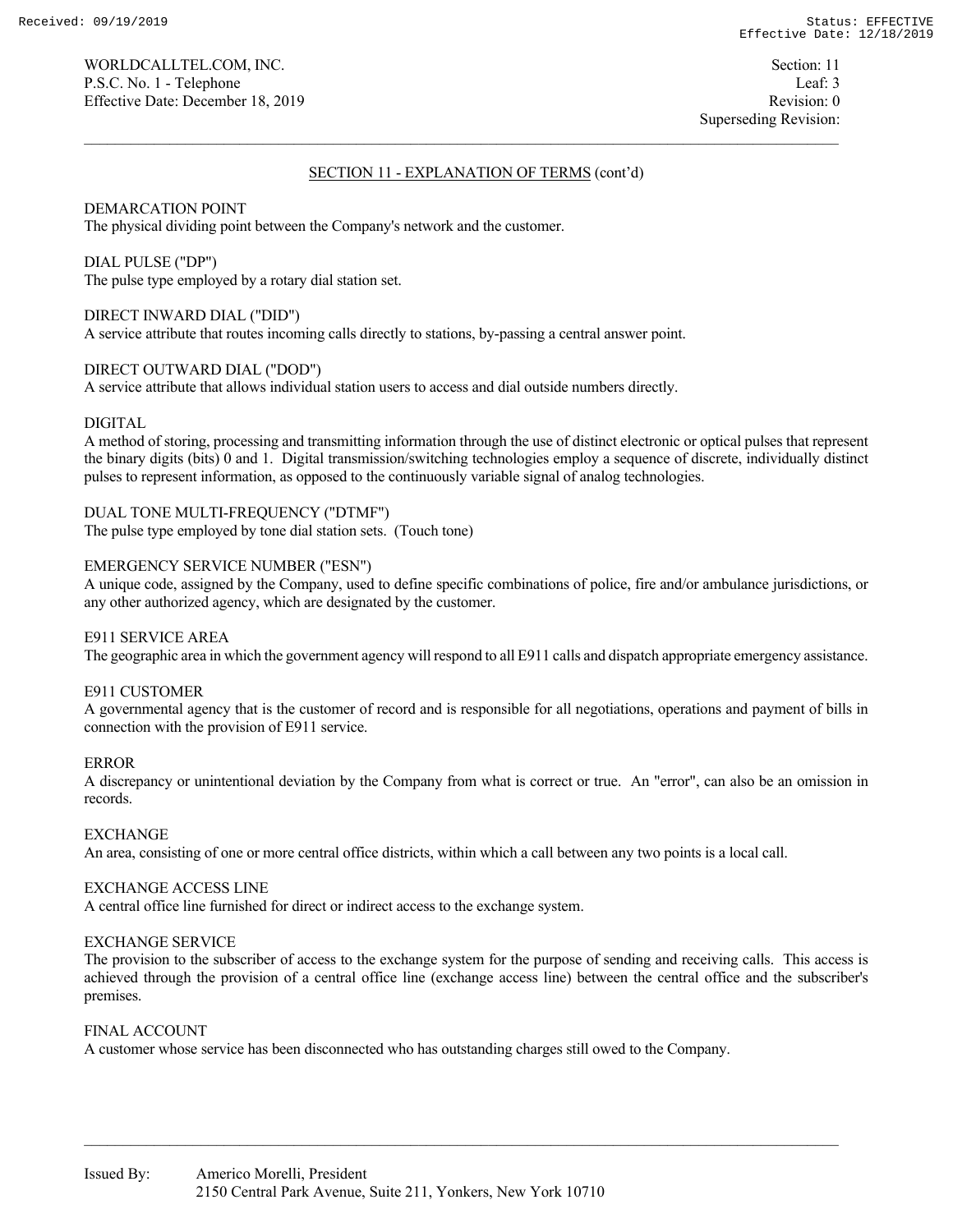# FLAT RATE SERVICE

The type of exchange service provided at a monthly rate with an unlimited number of calls within a specified primary calling area.

# GROUND START

Describes the signaling method between the PBX/key system interface and the Company's switch. It is the signal requesting service.

# HANDICAPPED PERSON

A person who is legally blind, visually handicapped or physically handicapped, under the following definitions from the Federal Register (Vol. 35 #126 dated June 30, 1970).

Legally Blind - a person whose visual acuity is 20/200 or less in the better eye with correcting glasses, or whose widest diameter of visual field subtends an angular distance no greater than 20 degrees.

Visually Handicapped - a person whose visual disability, with correction and regardless of optical measurement with respect to legal blindness, are certified as unable to read normal printed material.

Physically Handicapped - a person who is certified by competent authority as unable to read or use ordinary printed materials as a result of physical limitation, or a person whose disabling condition causes difficulty with hand and finger coordination and use of a coin telephone.

The term "Handicapped Person", when used in connection with a person having a speech or hearing impairment which requires that they communicate over telephone facilities by means other than voice is defined below:

Hearing - a person with binaural hearing impairment of 60% or higher on the basis of the procedure developed by the American Academy of Otolaryngology (A.A.0.) as set forth in "Guide for Conservation of Hearing in Noise" 38-43, A.A.0., 1973; "guides to the Evaluation of Permanent Impairment" 103-107, American Medical Association, 1971.

Speech - a person with 65% or higher of impairment on the basis of the procedure recommended by the American Medical Association's Committee on Rating of Mental and Physical Impairment to evaluate speech impairment as to three categories: audibility, intelligibility and functional efficiency, as set forth in "Guides to the Evaluation of Permanent Impairment" 109-III, American Medical Association, 1971.

# HOSPITAL

An establishment for treatment of human patients by members of the medical profession where lodging for the patients is maintained on the premises.

# **HOTEL**

An establishment offering lodging with or without meals to the general public on a day-to-day basis.

# INCOMING SERVICE GROUP

Two or more central office lines arranged so that a call to the First line is completed to a succeeding line in the group when the first line is in use.

# INTERFACE

That point on the premises of the subscriber at which provision is made for connection of facilities provided by someone other than the Company to facilities provided by the Company.

# INTEROFFICE MILEAGE

The segment of a line which extends between the central offices serving the originating and terminating points.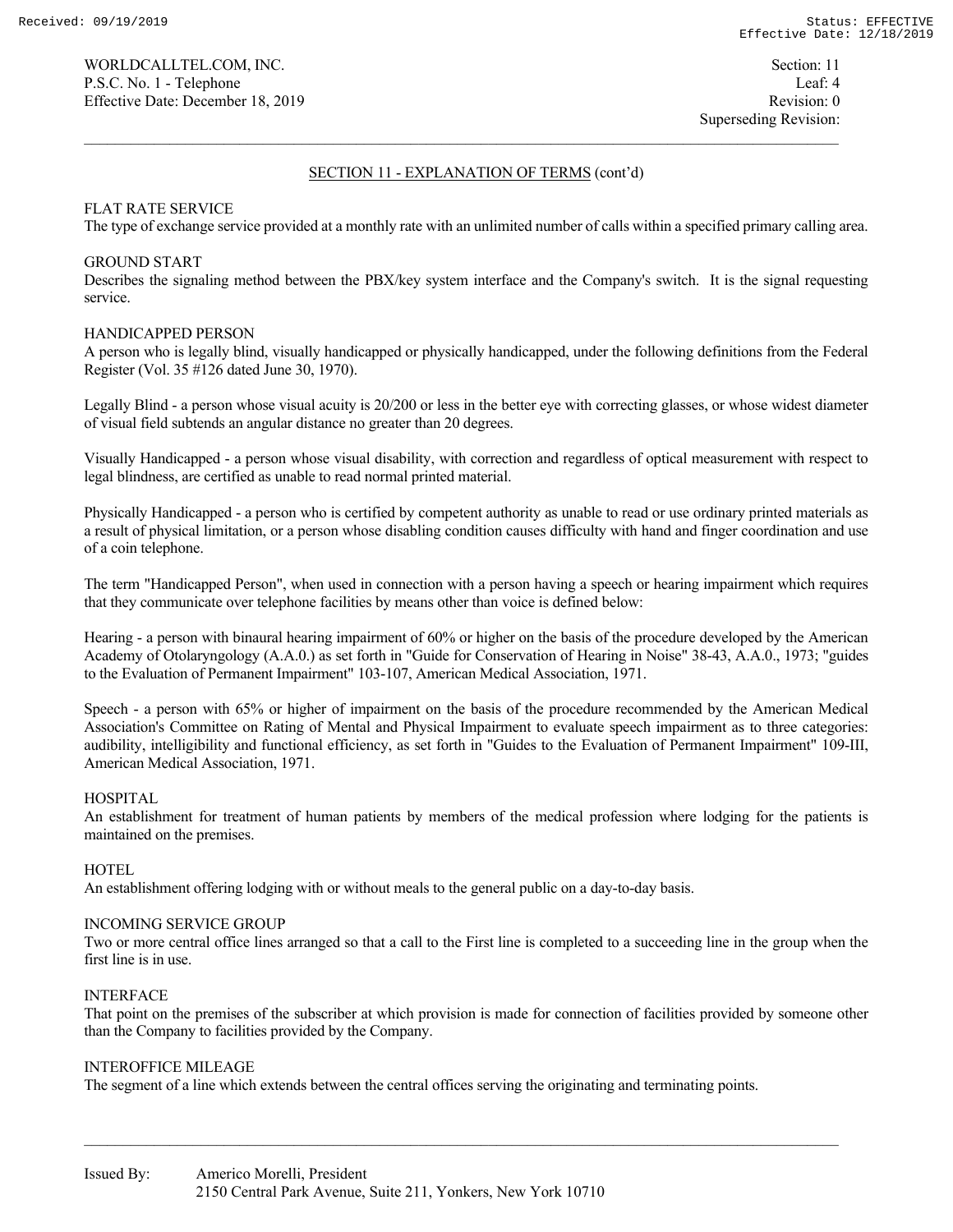# INTERRUPTION

The inability to complete calls, either incoming or outgoing or both, due to Company facilities malfunction or human errors.

# JOINT USER

A person, firm, or corporation which uses the telephone service of a subscriber as provided in Section 1 of the Tariff.

# KILOBIT

One thousand bits.

# LATA

Local Access and Transport Area. The area within which the Company provides local and long distance ("intraLATA") service. For call to numbers outside this area ("interLATA") service is provided by long distance companies.

# LINK

The physical facility from the network interface on an end-user's or carrier's premises to the point of interconnection on the main distribution frame of the Company's central office.

# LEASED CHANNEL

A non-switched electrical path used for connection of equipment furnished by the subscriber to equipment furnished by the subscriber or the Company for a specific purpose.

# LOCAL CALL

A call which, if placed by a customer over the facilities of the Company, is not rated as a toll call.

# LOCAL CALLING AREA

The area, consisting of one or more central office districts, within which a subscriber for exchange service may make telephone calls without a toll charge.

# LOCAL SERVICE

Telephone exchange service within a local calling area.

# LOOP START

Describes the signaling between the terminal equipment or PBX/key system interface and the Company's switch. It is the signal requesting service.

# LOOPS

Segments of a line which extend from the serving central office to the originating and to the terminating point.

MEGABIT One million bits.

# MESSAGE RATE SERVICE

A type of exchange service provided at a monthly rate with an additional charge for local calling based on the usage of the local network. One completed call is equal to one message.

# MOVE

The disconnection of existing equipment at one location and reconnection of the same equipment at a new location in the same building or in a different building on the same premises.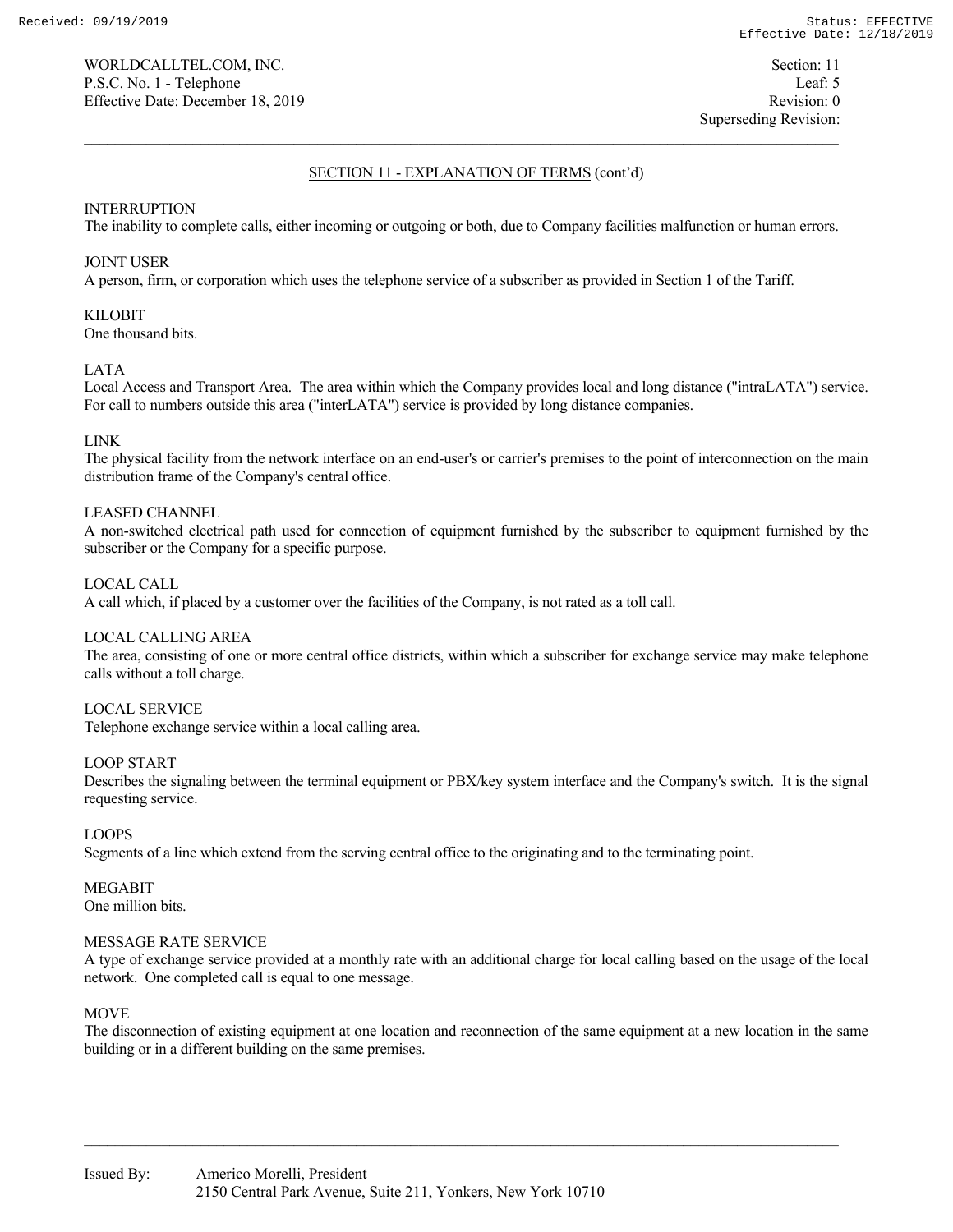# MULTI-FREQUENCY ("MF")

An inter-machine pulse-type used for signaling between telephone company switches, or between telephone company switches and PBX/key systems.

# MULTILINE HUNT

A method of call signaling by which a call placed to one number is subsequently routed to one or more alternative numbers when the called number is busy.

# NETWORK CONTROL SIGNALING

The transmission of signals used in the telecommunications system which perform functions such as supervision (control, status and charging signals), address signaling (e.g. dialing), calling and called number identification, audible tone signals (call progress signals indicating re-order or busy conditions, alerting) to control the operation of switching machines in the telecommunications system.

# NETWORK CONTROL SIGNALING UNIT

The terminal equipment furnished, installed and maintained by the Telephone Company for the provision of network control signaling.

# NODE

The location to which digital channels are routed and where access is provided to such lines and associated equipment for testing.

# PBX

A private branch exchange.

# PORT

A connection to the switching network with one or more voice grade communications channels, each with a unique network address (telephone number) dedicated to the customer. A port connects a link to the public switched network.

# PREMISES

The space occupied by a customer or authorized user in a building or buildings or contiguous property not separated by a public right of way.

# PRIVATE BRANCH EXCHANGE SERVICE

Service providing facilities for connecting central office trunks and tie lines to PBX stations, and for interconnecting PBX station lines by means of a switchboard or dial apparatus.

# PUBLIC ACCESS LINE SERVICE

Service providing facilities for a customer owned coin operated telephone ("COCOT").

# PUBLIC SAFETY ANSWERING POINT ("PSAP")

An answering location for E911 calls originating in a given area. A PSAP may be designated as primary or secondary, which refers to the order in which calls are directed for answering. Primary PSAPs respond first; secondary PSAPs receive calls on a transfer basis only and generally serve as a centralized answering location for a particular type of emergency call.

# RATE CENTER

A geographic reference point with specific coordinates on a map used for determining mileage when calculating charges.

# REFERRAL PERIOD

The time frame during which calls to a number which has been changed will be sent to a recording which will inform the caller of the new number.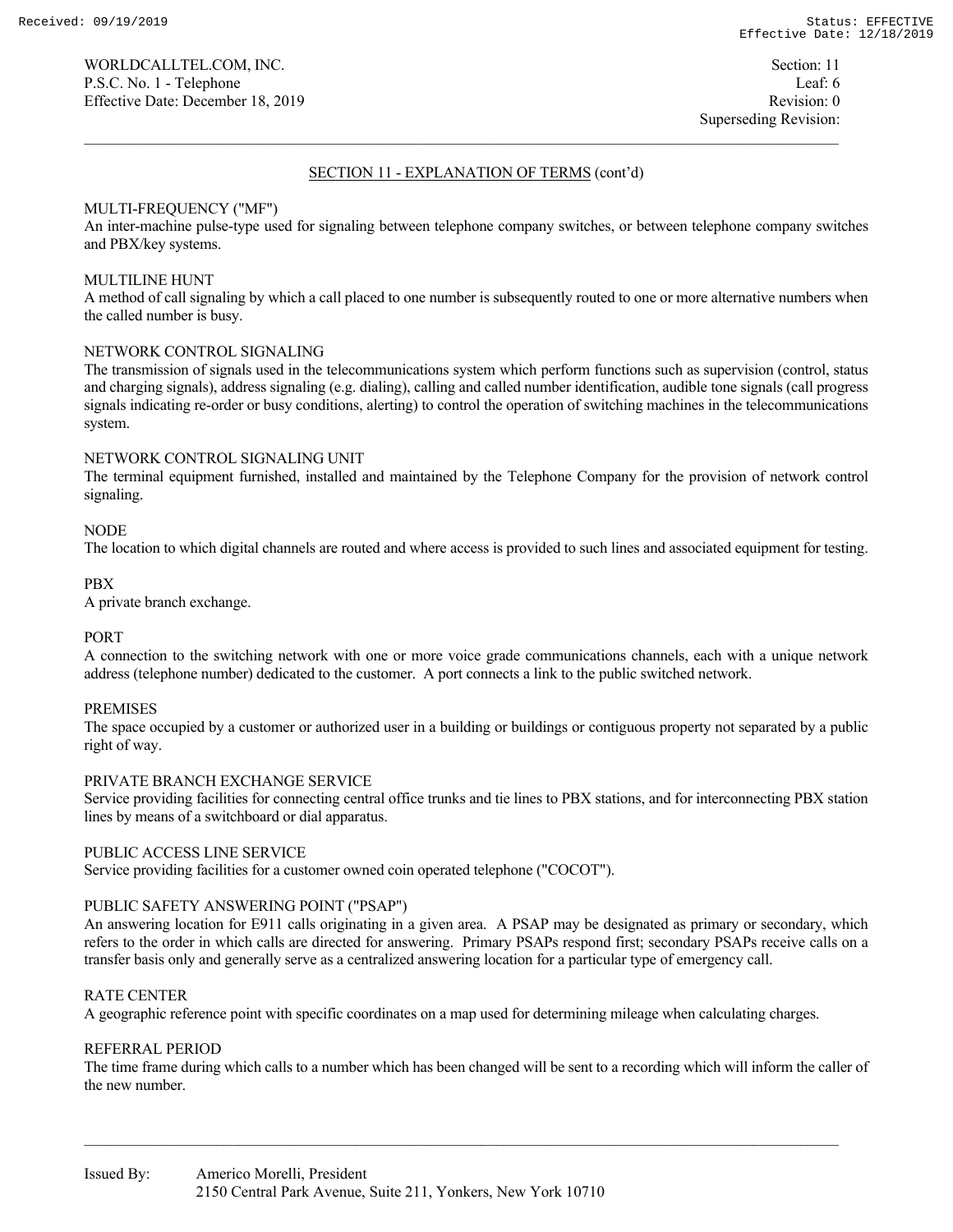# Superseding Revision:

# SECTION 11 - EXPLANATION OF TERMS (cont'd)

# RESALE OF SERVICE

The subscription to communications service and facilities by one entity and the reoffering of communications service to others (with or without `adding value') for profit.

# SAME PREMISES

All space in the same building in which one subscriber has the right of occupancy, and all space in different buildings on contiguous property when occupied solely by the same subscriber. Foyers, hallways and other space for the common use of all occupants of a building are considered the premises of the operator of the building.

# SELECTIVE ROUTING ("SR")

A feature that routes an E911 call from a Central Office to the designated primary PSAP based upon the identified number of the calling party.

# SERVING CENTRAL OFFICE The central office from which local service is furnished.

# SHARING

An arrangement in which several users collectively use communications service and facilities provided by a carrier, with each user paying a pro-rata share of the communication related costs.

# **STATION**

Each telephone on a line and where no telephone associated with the line is provided on the same premises and in the same building, the first termination in station key equipment or a jack for use with a portable telephone.

# **SUSPENSION**

Suspension of service for nonpayment is interruption of outgoing service only. Suspension of service at the subscriber's request is interruption of both incoming and outgoing service.

# **SYNCHRONOUS**

Transmission in which there is a constant time interval between bits, characters or events.

# T-1 SYSTEM

A type of digital carrier system transmitting voice or data at 1.544 Mbps. A T- 1 carrier can handle up to 24 multiplexed 64 Kbps digital voice/data channels. A T-1 carrier system can use metallic cable, microwave radio or optical fiber as transmission media.

# TELEPHONE CALL

A voice connection between two or more telephone stations through the public switched exchange system.

# TELEPHONE GRADE LINES

Lines furnished for voice transmission or for certain signaling purposes.

# TERMINATION OF SERVICE

Discontinuance of both incoming and outgoing service.